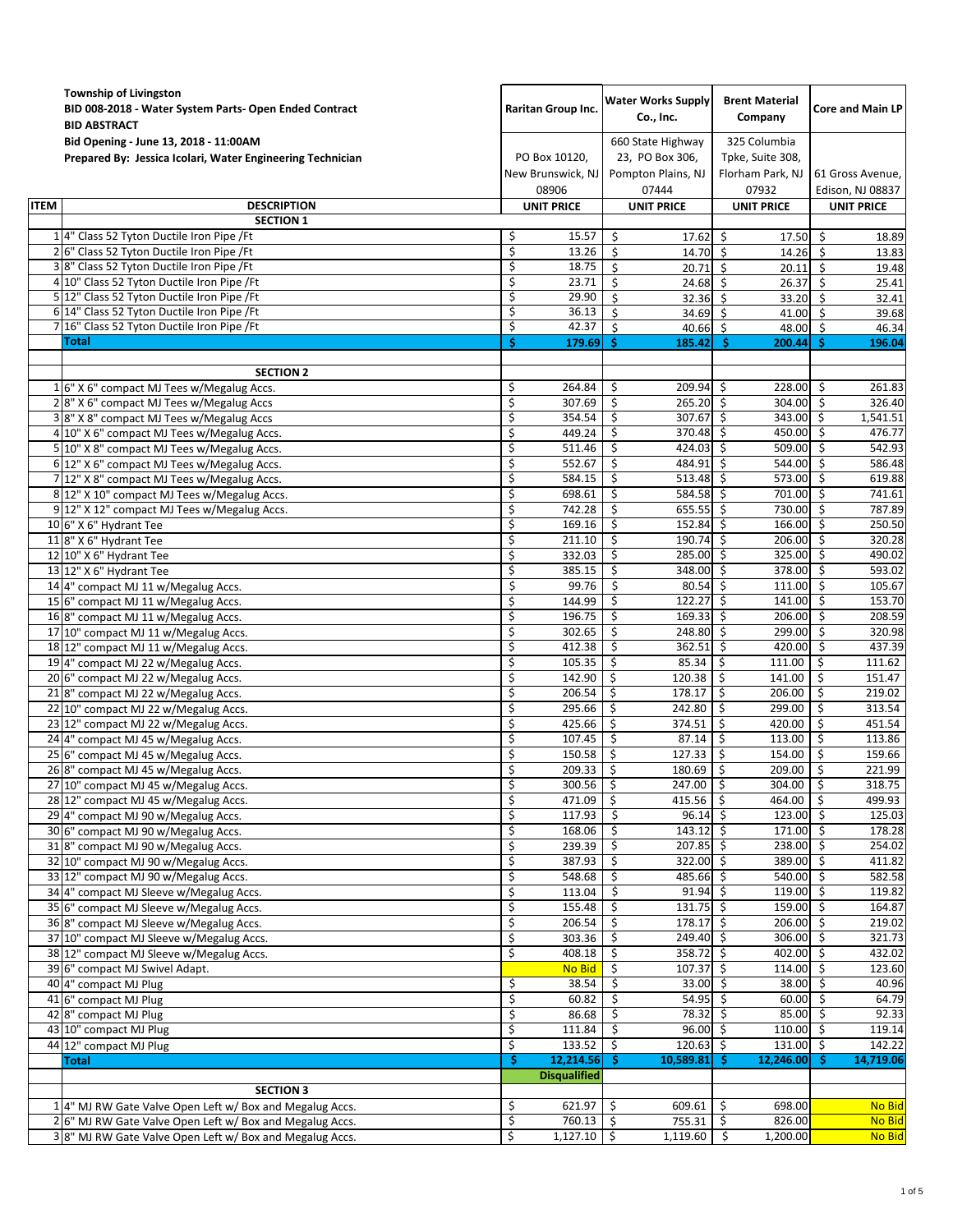|             | <b>Township of Livingston</b><br>BID 008-2018 - Water System Parts- Open Ended Contract<br><b>BID ABSTRACT</b>       | <b>Raritan Group Inc.</b>                   |                      | <b>Water Works Supply</b><br>Co., Inc.                              |                   | <b>Brent Material</b><br>Company                              |                    | <b>Core and Main LP</b>              |  |
|-------------|----------------------------------------------------------------------------------------------------------------------|---------------------------------------------|----------------------|---------------------------------------------------------------------|-------------------|---------------------------------------------------------------|--------------------|--------------------------------------|--|
|             | Bid Opening - June 13, 2018 - 11:00AM<br>Prepared By: Jessica Icolari, Water Engineering Technician                  | PO Box 10120,<br>New Brunswick, NJ<br>08906 |                      | 660 State Highway<br>23, PO Box 306,<br>Pompton Plains, NJ<br>07444 |                   | 325 Columbia<br>Tpke, Suite 308,<br>Florham Park, NJ<br>07932 |                    | 61 Gross Avenue,<br>Edison, NJ 08837 |  |
| <b>ITEM</b> | <b>DESCRIPTION</b>                                                                                                   |                                             | <b>UNIT PRICE</b>    |                                                                     | <b>UNIT PRICE</b> | <b>UNIT PRICE</b>                                             |                    | <b>UNIT PRICE</b>                    |  |
|             | 4 10" MJ RW Gate Valve Open Left w/ Box and Megalug Accs.                                                            | \$                                          | 1,681.58             | \$                                                                  | 1,632.92          | -\$                                                           | 1,777.00           | <b>No Bid</b>                        |  |
|             | 5 12" MJ RW Gate Valve Open Left w/ Box and Megalug Accs.                                                            | \$                                          | 2,107.15             | \$                                                                  | 2,087.78          | -\$                                                           | 2,206.00           | <b>No Bid</b>                        |  |
|             | 6 4" MJ RW Gate Valve Open Left w/Aquagrip and Box                                                                   | \$                                          | 708.61               | \$                                                                  | 643.21            | \$                                                            | 783.00             | <b>No Bid</b>                        |  |
|             | 7 6" MJ RW Gate Valve Open Left w/Aquagrip and Box                                                                   | \$                                          | 868.98               | \$                                                                  | 803.58            | \$                                                            | 951.00             | <b>No Bid</b>                        |  |
|             | 8 8" MJ RW Gate Valve Open Left w/Aquagrip and Box                                                                   | \$                                          | 1,232.18             | \$                                                                  | 1,166.78          | -\$                                                           | 1,334.00           | <b>No Bid</b>                        |  |
|             | 9 10" MJ RW Gate Valve Open Left w/Aquagrip and Box                                                                  | \$                                          | 1,966.89             | \$                                                                  | 1,901.49          | \$                                                            | 2,117.00           | <b>No Bid</b>                        |  |
|             | 10 12" MJ RW Gate Valve Open Left w/Aquagrip and Box                                                                 | \$                                          | 2,357.29             | \$                                                                  | 2,291.89          | \$                                                            | 2,519.00           | <b>No Bid</b>                        |  |
|             | 11 4" MJ RW Tapping Valve Open Left w/ Box                                                                           | \$                                          | 687.10               | \$                                                                  | 610.24            | -\$                                                           | 748.00             | <b>No Bid</b>                        |  |
|             | 12 6" MJ RW Tapping Valve Open Left w/ Box                                                                           | \$                                          | 922.99               | \$                                                                  | 841.41            | -\$                                                           | 991.00             | <b>No Bid</b>                        |  |
|             | 13 8" MJ RW Tapping Valve Open Left w/ Box                                                                           | \$                                          | 1,314.59             | \$                                                                  | 1,225.18          | -\$                                                           | 1,395.00           | <b>No Bid</b>                        |  |
|             | 14 10" MJ RW Tapping Valve Open Left w/ Box                                                                          | \$                                          | 1,924.37             | \$                                                                  | 1,822.77          | \$                                                            | 2,024.00           | <b>No Bid</b>                        |  |
|             | 15 12" MJ RW Tapping Valve Open Left w/ Box                                                                          | \$                                          | 2,848.42             | \$                                                                  | 2,728.33          | -\$<br>Ŝ.                                                     | 2,820.00<br>868.00 | No Bid                               |  |
|             | 16 4"X4" Mueller H615 MJ Tapping Sleeve<br>17 6"X4" Mueller H615 MJ Tapping Sleeve                                   | \$                                          | 868.72               | \$                                                                  | 825.28<br>981.15  |                                                               | 1,032.00           | <b>No Bid</b><br><b>No Bid</b>       |  |
|             | 18 8"X4" Mueller H615 MJ Tapping Sleeve                                                                              | \$<br>\$                                    | 1,032.79<br>1,268.53 | \$<br>\$                                                            | 1,205.10          | -\$<br>-\$                                                    | 1,268.00           | <b>No Bid</b>                        |  |
|             | 19 10"X4" Mueller H615 MJ Tapping Sleeve                                                                             | \$                                          | 2,508.93             | \$                                                                  | 2,383.48          | Ŝ.                                                            | 2.508.00           | <b>No Bid</b>                        |  |
|             | 20 12"X4" Mueller H615 MJ Tapping Sleeve                                                                             | \$                                          | 2,508.93             | \$                                                                  | 2,383.48          | \$                                                            | 2,508.00           | <b>No Bid</b>                        |  |
|             | 21 6"X6" Mueller H615 MJ Tapping Sleeve                                                                              | \$                                          | 1,032.79             | \$                                                                  | 981.15            | \$                                                            | 1,032.00           | <b>No Bid</b>                        |  |
|             | 22 8"X6" Mueller H615 MJ Tapping Sleeve                                                                              | \$                                          | 1,268.53             | \$                                                                  | 1,205.10          | \$                                                            | 1,268.00           | <b>No Bid</b>                        |  |
|             | 23 10"X6" Mueller H615 MJ Tapping Sleeve                                                                             | \$                                          | 2,508.93             | \$                                                                  | 2,383.48          | -\$                                                           | 2,508.00           | <b>No Bid</b>                        |  |
|             | 24 12"X6" Mueller H615 MJ Tapping Sleeve                                                                             | \$                                          | 2,508.93             | \$                                                                  | 2,383.48          | -\$                                                           | 2,508.00           | <b>No Bid</b>                        |  |
|             | 25 8"X8" Mueller H615 MJ Tapping Sleeve                                                                              | \$                                          | 1,373.15             | \$                                                                  | 1,304.49          | \$                                                            | 1,372.00           | <b>No Bid</b>                        |  |
|             | 26 10"X8" Mueller H615 MJ Tapping Sleeve                                                                             | \$                                          | 2,665.90             | \$                                                                  | 2,532.60          | \$                                                            | 2,665.00           | <b>No Bid</b>                        |  |
|             | 27 12"X8" Mueller H615 MJ Tapping Sleeve                                                                             | \$                                          | 2,665.17             | \$                                                                  | 2,531.91          | \$                                                            | 2,665.00           | <b>No Bid</b>                        |  |
|             | 28 10"X10" Mueller H615 MJ Tapping Sleeve                                                                            | \$                                          | 2,718.12             | \$                                                                  | 2,582.21          | \$                                                            | 2,713.00           | <b>No Bid</b>                        |  |
|             | 29 12"X10" Mueller H615 MJ Tapping Sleeve                                                                            | \$                                          | 3,083.92             | \$                                                                  | 2,929.72          | -\$                                                           | 3,083.00           | <b>No Bid</b>                        |  |
|             | 30 12"X12" Mueller H615 MJ Tapping Sleeve                                                                            | \$                                          | 3,170.45             | -\$                                                                 | 3,011.92          | -\$                                                           | 3,335.00           | <b>No Bid</b>                        |  |
|             | 31 Fire Hydrant Mueller A423 4' Bury w/Megalug Accs. and Storz pumper nozzle                                         | \$                                          | 2,510.23             | \$                                                                  | 2,665.00          | Ŝ.                                                            | 2,589.00           | <b>No Bid</b>                        |  |
|             | 32 Fire Hydrant Mueller A423 4' 6" Bury w/Megalug Accs. and Storz pumper nozzle                                      | \$                                          | 2,560.09             | $\zeta$                                                             | 2,718.13          | Ŝ.                                                            | 2,639.00           | <b>No Bid</b>                        |  |
|             | 33 Fire Hydrant Mueller A423 5' 0" Bury w/Megalug Accs. and Storz pumper nozzle                                      | \$                                          | 2,610.06             | \$                                                                  | 2,771.36          | -\$                                                           | 2,696.00           | <b>No Bid</b>                        |  |
|             | 34 Fire Hydrant Mueller A423 5' 6" Bury w/Megalug Accs. and Storz pumper nozzle                                      | \$                                          | 2,659.98             | \$                                                                  | 2,824.53          | \$                                                            | 2,745.00           | <b>No Bid</b>                        |  |
|             | 35 Fire Hydrant Mueller A423 4' Bury w/Aquagrip Shoe and Storz pumper nozzle                                         | \$                                          | 2,530.64             | \$                                                                  | 2,530.64          | -\$                                                           | 2,691.00           | <b>No Bid</b>                        |  |
|             | 36 Fire Hydrant Mueller A423 4' 6" Bury w/Aquagrip Shoe and Storz pumper nozzle                                      | \$                                          | 2,579.66             | \$                                                                  | 2,579.66          | Ś.                                                            | 2,751.00           | <b>No Bid</b>                        |  |
|             | 37 Fire Hydrant Mueller A423 5' 0" Bury w/Aquagrip Shoe and Storz pumper nozzle                                      | \$                                          | 2,628.64             | \$                                                                  | 2,628.64          | Ŝ.                                                            | 2,795.00           | <b>No Bid</b>                        |  |
|             | 38 Fire Hydrant Mueller A423 5' 6" Bury w/Aquagrip Shoe and Storz pumper nozzle                                      | \$                                          | 2,677.54             | \$                                                                  | 2,677.54          | \$                                                            | 2,841.00           | <b>No Bid</b>                        |  |
|             | 396" Mueller A320 Extension Kit Complete                                                                             | \$                                          | 371.53               | \$                                                                  | 363.45            | \$                                                            | 360.00             | <b>No Bid</b>                        |  |
|             | 40 12" Mueller A320 Extension Kit Complete                                                                           |                                             | $436.87$ \$          |                                                                     | $427.37$ \$       |                                                               | 427.00             | No Bid                               |  |
|             | 41 18" Mueller A320 Extension Kit Complete                                                                           | \$                                          | 494.60               | \$                                                                  | $445.14$   \$     |                                                               | 483.00             | <b>No Bid</b>                        |  |
|             | 42 24" Mueller A320 Extension Kit Complete                                                                           | \$                                          | $556.34$ \$          |                                                                     | $500.70$ \$       |                                                               | 554.00             | No Bid                               |  |
|             | 43 36" Mueller A320 Extension Kit Complete                                                                           | \$                                          | 871.76               | \$                                                                  | 784.58            | -\$                                                           | 853.00             | <b>No Bid</b>                        |  |
|             | 44 6" Mueller A320-00 Extension Kit Complete (Improved)                                                              | \$                                          | 371.53               | \$                                                                  | 363.45            | -\$                                                           | 360.00             | <b>No Bid</b>                        |  |
|             | 45 12" Mueller A320-00 Extension Kit Complete (Improved)                                                             | \$<br>\$                                    | 436.87<br>556.34     | \$<br>\$                                                            | 427.37<br>500.70  | -\$<br>-\$                                                    | 437.00<br>554.00   | No Bid<br>No Bid                     |  |
|             | 46 24" Mueller A320-00 Extension Kit Complete (Improved)<br>47 36" Mueller A320-00 Extension Kit Complete (Improved) | \$                                          | 871.76               | \$                                                                  | 784.58            | \$                                                            | 853.00             | <b>No Bid</b>                        |  |
|             | 48 6" Mueller A319-00 Extension Kit Complete (Improved)                                                              | \$                                          | 337.80               | \$                                                                  | 304.02            | \$                                                            | 330.00             | No Bid                               |  |
|             | 49 12" Mueller A319-00 Extension Kit Complete (Improved)                                                             | \$                                          | 393.04               | \$                                                                  | 353.73            | -\$                                                           | 380.00             | <b>No Bid</b>                        |  |
|             | 50 24" Mueller A319-00 Extension Kit Complete (Improved)                                                             | \$                                          | 475.12               | \$.                                                                 | 427.60            | \$.                                                           | 465.00             | No Bid                               |  |
|             | 51 36" Mueller A319-00 Extension Kit Complete (Improved)                                                             | \$                                          | 827.04               | \$                                                                  | 744.33            | Ŝ.                                                            | 810.00             | <b>No Bid</b>                        |  |
|             | 52 Mueller 280359 Main Valve Repair Kit                                                                              | \$                                          | 415.27               | \$                                                                  | 393.41            | -\$                                                           | 405.00             | <b>No Bid</b>                        |  |
|             | 53 Mueller 280367 Main Valve Repair Kit (Improved)                                                                   | \$                                          | 606.52               | \$                                                                  | 545.86            | -\$                                                           | 588.00             | No Bid                               |  |
|             | 54 Mueller 280366 Main Valve Repair Kit (Improved)                                                                   | \$                                          | 513.62               | \$                                                                  | 462.25            | Ŝ.                                                            | 506.00             | <b>No Bid</b>                        |  |
|             | 55 Mueller A301 Safety Flange Repair Kit                                                                             | \$                                          | 162.92               | \$                                                                  | 162.91            | -\$                                                           | 160.00             | <b>No Bid</b>                        |  |
|             | 56 Mueller A301-00 Safety Flange Repair Kit (Improved)                                                               | \$                                          | 162.92               | \$                                                                  | 162.91            | -\$                                                           | 160.00             | No Bid                               |  |
|             | 57 Mueller A300-00 Safety Flange Repair Kit (Improved)                                                               | \$                                          | 162.92               | \$                                                                  | 162.91            | Ŝ.                                                            | 160.00             | <b>No Bid</b>                        |  |
|             | 58 Mueller 280355 Bonnet Repair Kit                                                                                  | \$                                          | 63.46                | \$                                                                  | 60.12             | \$                                                            | 65.00              | <b>No Bid</b>                        |  |
|             | <b>Total</b>                                                                                                         | \$.                                         | 82,158.21            | \$.                                                                 | 79,637.54         | -S                                                            | 84,379.00          | No Bid                               |  |
|             |                                                                                                                      |                                             |                      |                                                                     |                   |                                                               |                    |                                      |  |
|             | <b>SECTION 4</b>                                                                                                     |                                             |                      |                                                                     |                   |                                                               |                    |                                      |  |
|             | 1 4"X4" Powerseal 3490AS Tapping Sleeve (Ductile)                                                                    | \$                                          | 380.63               | \$                                                                  | 387.25            |                                                               | No Bid \$          | 401.77                               |  |
|             | 2 6"X4" Powerseal 3490AS Tapping Sleeve (Ductile)                                                                    | \$                                          | 438.40               | $\ddot{\mathsf{S}}$                                                 | 390.92            |                                                               | No Bid \$          | 462.76                               |  |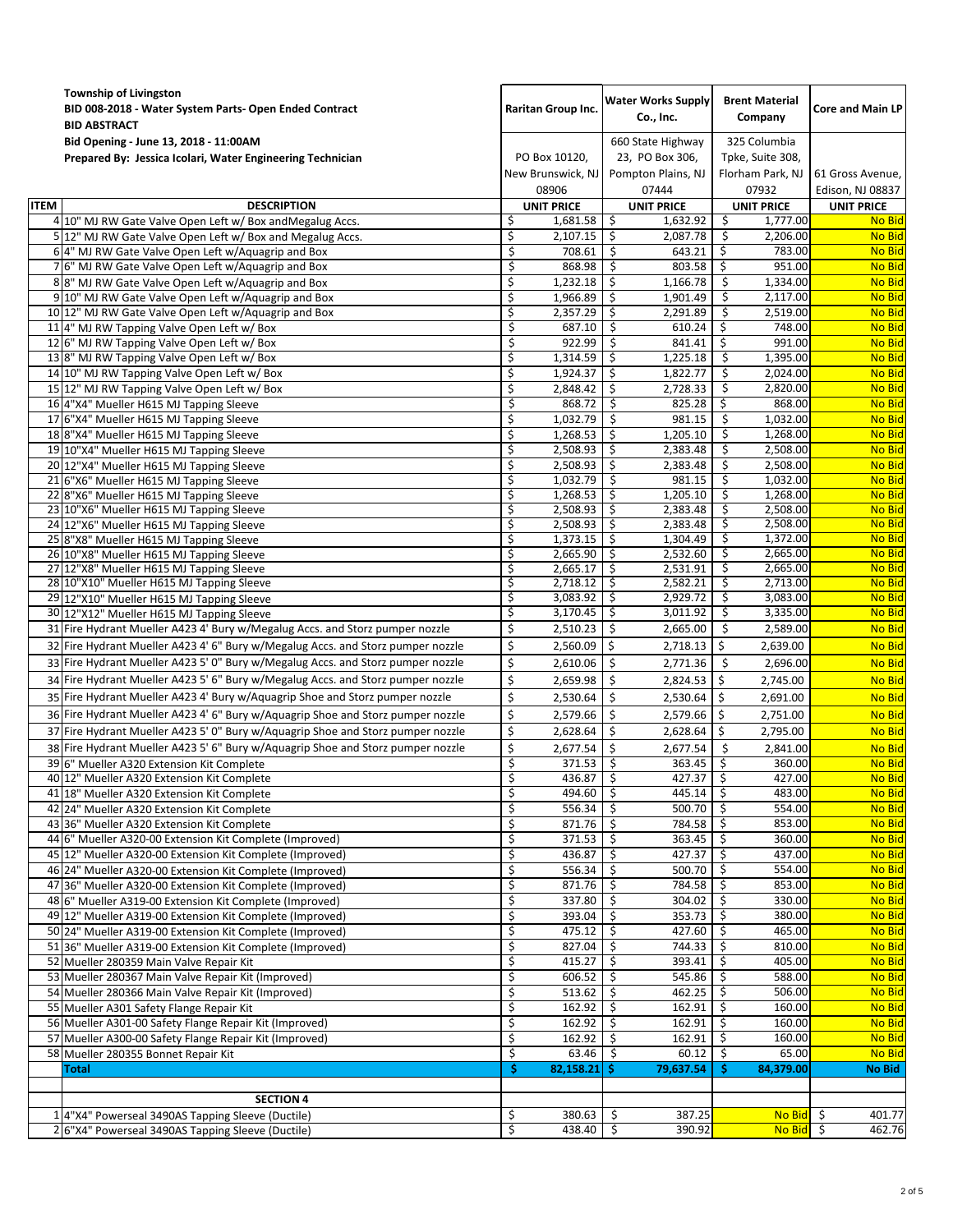|             | <b>Township of Livingston</b><br>BID 008-2018 - Water System Parts- Open Ended Contract<br><b>Raritan Group Inc.</b><br><b>BID ABSTRACT</b> |                                             | <b>Water Works Supply</b><br>Co., Inc.                              | <b>Brent Material</b><br>Company                                         | <b>Core and Main LP</b>              |  |
|-------------|---------------------------------------------------------------------------------------------------------------------------------------------|---------------------------------------------|---------------------------------------------------------------------|--------------------------------------------------------------------------|--------------------------------------|--|
|             | Bid Opening - June 13, 2018 - 11:00AM<br>Prepared By: Jessica Icolari, Water Engineering Technician                                         | PO Box 10120,<br>New Brunswick, NJ<br>08906 | 660 State Highway<br>23, PO Box 306,<br>Pompton Plains, NJ<br>07444 | 325 Columbia<br>Tpke, Suite 308,<br>Florham Park, NJ<br>07932            | 61 Gross Avenue,<br>Edison, NJ 08837 |  |
| <b>ITEM</b> | <b>DESCRIPTION</b>                                                                                                                          | <b>UNIT PRICE</b>                           | <b>UNIT PRICE</b>                                                   | <b>UNIT PRICE</b>                                                        | UNIT PRICE                           |  |
|             | 3 8"X4" Powerseal 3490AS Tapping Sleeve (Ductile)                                                                                           | \$<br>451.65                                | \$<br>422.31                                                        | <b>No Bid</b>                                                            | -\$<br>476.74                        |  |
|             | 4 10"X4" Powerseal 3490AS Tapping Sleeve (Ductile)                                                                                          | \$<br>523.44                                | \$<br>465.61                                                        | <b>No Bid</b>                                                            | \$<br>552.52                         |  |
|             | 5 12"X4" Powerseal 3490AS Tapping Sleeve (Ductile)                                                                                          | \$<br>584.20                                | \$<br>507.92                                                        | No Bid \$                                                                | 616.66                               |  |
|             | 6 6"X6" Powerseal 3490AS Tapping Sleeve (Ductile)                                                                                           | \$<br>469.68                                | \$<br>416.97                                                        | No Bid \$                                                                | 495.77                               |  |
|             | 78"X6" Powerseal 3490AS Tapping Sleeve (Ductile)                                                                                            | 489.53<br>\$                                | \$<br>451.46                                                        | $No$ Bid $\overline{S}$                                                  | 516.73                               |  |
|             | 8 10"X6" Powerseal 3490AS Tapping Sleeve (Ductile)                                                                                          | \$<br>566.77                                | \$<br>504.51                                                        | <b>No Bid</b>                                                            | 598.26<br>-\$                        |  |
|             | 9 12"X6" Powerseal 3490AS Tapping Sleeve (Ductile)                                                                                          | \$<br>647.70<br>\$<br>626.90                | \$<br>511.09<br>\$<br>529.94                                        | <b>No Bid</b><br>No Bid \$                                               | - \$<br>683.68<br>661.73             |  |
|             | 10 8"X8" Powerseal 3490AS Tapping Sleeve (Ductile)<br>11 10"X8" Powerseal 3490AS Tapping Sleeve (Ductile)                                   | \$<br>688.64                                | 616.29<br>\$                                                        | <b>No Bid</b>                                                            | 726.89<br>-\$                        |  |
|             | 12 12"X8" Powerseal 3490AS Tapping Sleeve (Ductile)                                                                                         | \$<br>812.63                                | \$<br>680.68                                                        | <b>No Bid</b>                                                            | 857.77<br>- \$                       |  |
|             | 13 10"X10" Powerseal 3490AS Tapping Sleeve (Ductile)                                                                                        | \$<br>1,052.08                              | \$<br>838.47                                                        | No Bid \$                                                                | 1,110.53                             |  |
|             | 14 12"X10" Powerseal 3490AS Tapping Sleeve (Ductile)                                                                                        | \$<br>1,031.19                              | \$<br>897.08                                                        | $\overline{No}$ Bid $\overline{S}$                                       | 1,088.48                             |  |
|             | 15 12"X12" Powerseal 3490AS Tapping Sleeve (Ductile)                                                                                        | \$<br>1,195.42                              | \$<br>1,142.76                                                      | <b>No Bid</b>                                                            | -\$<br>1,261.83                      |  |
|             | 16 4"X 8" Powerseal 3121 Iron Lug Repair Clamp (Ductile)                                                                                    | \$<br>42.71                                 | \$<br>41.40                                                         | <b>No Bid</b>                                                            | - \$<br>45.08                        |  |
|             | 17 6"X 8" Powerseal 3121 Iron Lug Repair Clamp (Ductile)                                                                                    | \$<br>50.39                                 | \$<br>48.14                                                         | No Bid \$                                                                | 53.19                                |  |
|             | 18 8"X 8" Powerseal 3121 Iron Lug Repair Clamp (Ductile)                                                                                    | \$<br>60.29                                 | \$<br>55.39                                                         | <b>No Bid</b>                                                            | 63.64<br>-\$                         |  |
|             | 19 10"X 8" Powerseal 3121 Iron Lug Repair Clamp (Ductile)                                                                                   | \$<br>73.38                                 | \$<br>64.47                                                         | <b>No Bid</b>                                                            | -\$<br>77.76                         |  |
|             | 20 12"X 8" Powerseal 3121 Iron Lug Repair Clamp (Ductile)                                                                                   | \$<br>82.76                                 | \$<br>64.77                                                         | <b>No Bid</b>                                                            | - \$<br>87.36                        |  |
|             | 21 4"X 12" Powerseal 3121 Iron Lug Repair Clamp (Ductile)                                                                                   | 69.98<br>\$                                 | \$<br>58.69                                                         | No Bid \$                                                                | 73.87                                |  |
|             | 22 6" X 12" Powerseal 3121 Iron Lug Repair Clamp (Ductile)<br>23 8" X 12" Powerseal 3121 Iron Lug Repair Clamp (Ductile)                    | \$<br>80.60<br>\$<br>96.54                  | \$<br>66.61<br>\$<br>78.03                                          | <b>No Bid</b><br><b>No Bid</b>                                           | - \$<br>85.08<br>- \$<br>101.90      |  |
|             | 24 10" X 12" Powerseal 3121 Iron Lug Repair Clamp (Ductile)                                                                                 | \$<br>113.98                                | \$<br>87.67                                                         | No Bid \$                                                                | 120.32                               |  |
|             | 25 12" X 12" Powerseal 3121 Iron Lug Repair Clamp (Ductile)                                                                                 | \$<br>133.20                                | \$<br>95.26                                                         | <b>No Bid</b>                                                            | 140.60<br>-\$                        |  |
|             | 26 4" X 16" Powerseal 3121 Iron Lug Repair Clamp (Ductile)                                                                                  | \$<br>84.42                                 | \$<br>75.96                                                         | <b>No Bid</b>                                                            | \$<br>89.10                          |  |
|             | 27 6" X 16" Powerseal 3121 Iron Lug Repair Clamp (Ductile)                                                                                  | \$<br>93.67                                 | \$<br>84.21                                                         | <b>No Bid</b>                                                            | 98.87<br>- \$                        |  |
|             | 28 8" X 16" Powerseal 3121 Iron Lug Repair Clamp (Ductile)                                                                                  | \$<br>96.54                                 | \$<br>100.03                                                        | No Bid \$                                                                | 184.24                               |  |
|             | 29 10" X 16" Powerseal 3121 Iron Lug Repair Clamp (Ductile)                                                                                 | \$<br>143.65                                | \$<br>111.84                                                        | <b>No Bid</b>                                                            | -\$<br>151.63                        |  |
|             | 30 12" X 16" Powerseal 3121 Iron Lug Repair Clamp (Ductile)                                                                                 | \$<br>165.52                                | \$<br>116.77                                                        | <b>No Bid</b>                                                            | \$<br>174.72                         |  |
|             | 31 4" X 20" Powerseal 3121 Iron Lug Repair Clamp (Ductile)                                                                                  | \$<br>113.37                                | \$<br>102.04                                                        | <b>No Bid</b>                                                            | - \$<br>120.00                       |  |
|             | 32 6" X 20" Powerseal 3121 Iron Lug Repair Clamp (Ductile)                                                                                  | \$<br>135.73                                | \$<br>116.08                                                        | $No$ Bid $\overline{S}$                                                  | 143.27                               |  |
|             | 33 8" X 20" Powerseal 3121 Iron Lug Repair Clamp (Ductile)                                                                                  | \$<br>159.36<br>\$<br>192.05                | \$<br>136.71<br>\$<br>156.82                                        | <b>No Bid</b><br><b>No Bid</b>                                           | 168.22<br>-\$<br>202.72<br>- \$      |  |
|             | 34 10" X 20" Powerseal 3121 Iron Lug Repair Clamp (Ductile)<br>35 12" X 20" Powerseal 3121 Iron Lug Repair Clamp (Ductile)                  | \$<br>218.60                                | \$<br>166.16                                                        | No Bid \$                                                                | 230.75                               |  |
|             | 36 4" X 8" X 3/4" Powerseal 3131 Iron Lug Repair Clamp (Ductile)                                                                            | \$<br>63.11                                 | \$<br>53.31                                                         | <b>No Bid</b>                                                            | - \$<br>66.62                        |  |
|             | 37 6" X 8" X 3/4" Powerseal 3131 Iron Lug Repair Clamp (Ductile)                                                                            | \$<br>70.79                                 | \$<br>63.78                                                         | <b>No Bid</b>                                                            | $\overline{\varsigma}$<br>74.73      |  |
|             | 38 8" X 8" X 3/4" Powerseal 3131 Iron Lug Repair Clamp (Ductile)                                                                            | \$<br>80.70                                 | \$<br>71.95                                                         | <b>No Bid</b>                                                            | \$<br>85.18                          |  |
|             | 39 10" X 8" X 3/4" Powerseal 3131 Iron Lug Repair Clamp (Ductile)                                                                           | \$<br>106.15                                | -\$<br>76.16                                                        | No Bid \$                                                                | 112.05                               |  |
|             | 40 12" X 8" X 3/4" Powerseal 3131 Iron Lug Repair Clamp (Ductile)                                                                           | \$<br>103.16                                | \$<br>76.45                                                         | No Bid \$                                                                | 108.89                               |  |
|             | 41 4" X 12" X 3/4" Powerseal 3131 Iron Lug Repair Clamp (Ductile)                                                                           | \$<br>90.38                                 | \$<br>73.05                                                         | No Bid \$                                                                | 95.40                                |  |
|             | 42 6" X 12" X 3/4" Powerseal 3131 Iron Lug Repair Clamp (Ductile)                                                                           | \$<br>101.02                                | \$<br>81.45                                                         | No Bid \$                                                                | 106.63                               |  |
|             | 43 8" X 12" X 3/4" Powerseal 3131 Iron Lug Repair Clamp (Ductile)                                                                           | \$<br>116.94                                | \$<br>92.87                                                         | No Bid \$                                                                | 123.44                               |  |
|             | 44 10" X 12" X 3/4" Powerseal 3131 Iron Lug Repair Clamp (Ductile)<br>45 12" X 12" X 3/4" Powerseal 3131 Iron Lug Repair Clamp (Ductile)    | \$<br>134.38<br>\$<br>153.60                | \$<br>101.19<br>\$<br>106.04                                        | No Bid<br>No Bid \$                                                      | -\$<br>141.85<br>162.14              |  |
|             | 46 4" X 8" X 1" Powerseal 3131 Iron Lug Repair Clamp (Ductile)                                                                              | \$<br>63.11                                 | \$<br>53.31                                                         | No Bid \$                                                                | 66.62                                |  |
|             | 47 6" X 8" X 1" Powerseal 3131 Iron Lug Repair Clamp (Ductile)                                                                              | \$<br>70.79                                 | \$<br>63.78                                                         | No Bid \$                                                                | 74.73                                |  |
|             | 48 8" X 8" X 1" Powerseal 3131 Iron Lug Repair Clamp (Ductile)                                                                              | \$<br>80.70                                 | \$<br>71.95                                                         | No Bid \$                                                                | 85.18                                |  |
|             | 49 10" X 8" X 1" Powerseal 3131 Iron Lug Repair Clamp (Ductile)                                                                             | \$<br>93.78                                 | \$<br>76.16                                                         | No Bid \$                                                                | 98.99                                |  |
|             | 50 12" X 8" X 1" Powerseal 3131 Iron Lug Repair Clamp (Ductile)                                                                             | \$<br>103.16                                | \$<br>76.45                                                         | $\overline{No}$ Bid $\overline{S}$                                       | 108.89                               |  |
|             | 51 4" X 12" X 1" Powerseal 3131 Iron Lug Repair Clamp (Ductile)                                                                             | \$<br>90.38                                 | \$<br>73.05                                                         | <b>No Bid</b>                                                            | - \$<br>95.40                        |  |
|             | 52 6" X 12" X 1" Powerseal 3131 Iron Lug Repair Clamp (Ductile)                                                                             | \$<br>101.02                                | \$<br>81.45                                                         | $\overline{No}$ Bid $\overline{S}$                                       | 106.63                               |  |
|             | 53 8" X 12" X 1" Powerseal 3131 Iron Lug Repair Clamp (Ductile)                                                                             | \$<br>116.94                                | \$<br>92.87                                                         | No Bid \$                                                                | 123.44                               |  |
|             | 54 10" X 12" X 1" Powerseal 3131 Iron Lug Repair Clamp (Ductile)                                                                            | \$<br>134.38                                | \$<br>101.19                                                        | $\overline{N}$ Bid $\overline{S}$                                        | 141.85                               |  |
|             | 55 12" X 12" X 1" Powerseal 3131 Iron Lug Repair Clamp (Ductile)<br>56 4.80" x 3" Powerseal 3436AS 3/4" & 1" Corp Termination Sleeve        | \$<br>153.60<br>No Bid \$                   | \$<br>106.04<br>274.49                                              | $\overline{No}$ Bid $\overline{S}$<br>$\overline{No}$ Bid $\overline{S}$ | 162.14<br>476.44                     |  |
|             | 57 6.90" x 3" Powerseal 3436AS 3/4" & 1" Corp Termination Sleeve                                                                            | No Bid                                      | Ŝ.<br>286.69                                                        | No Bid \$                                                                | 517.14                               |  |
|             | 58 6.90" x 6" Powerseal 3436AS 1-1/2" & 2" Corp Termination Sleeve                                                                          | No Bid                                      | 365.51<br>-\$                                                       | No Bid \$                                                                | 651.19                               |  |
|             | 59 9.05" x 3" Powerseal 3436AS 3/4" & 1" Corp Termination Sleeve                                                                            | No Bid                                      | -\$<br>301.71                                                       | No Bid \$                                                                | 535.03                               |  |
|             | 60 9.05" x 6" Powerseal 3436AS 1-1/2" & 2" Corp Termination Sleeve                                                                          | No Bid                                      | -\$<br>391.46                                                       | $\overline{N}$ Bid $\overline{S}$                                        | 669.08                               |  |
|             | 61 11.10" x 3" Powerseal 3436AS 3/4" & 1" Corp Termination Sleeve                                                                           | No Bid                                      | \$<br>307.72                                                        | No Bid \$                                                                | 550.36                               |  |
|             | 62 11.10" x 6" Powerseal 3436AS 1-1/2" & 2" Corp Termination Sleeve                                                                         | No Bid                                      | \$<br>415.42                                                        | No Bid \$                                                                | 684.42                               |  |
|             | 63 13.20" x 3" Powerseal 3436AS 3/4" & 1" Corp Termination Sleeve                                                                           | $No$ Bid $\frac{1}{2}$                      | 332.17                                                              | No Bid \$                                                                | 464.98                               |  |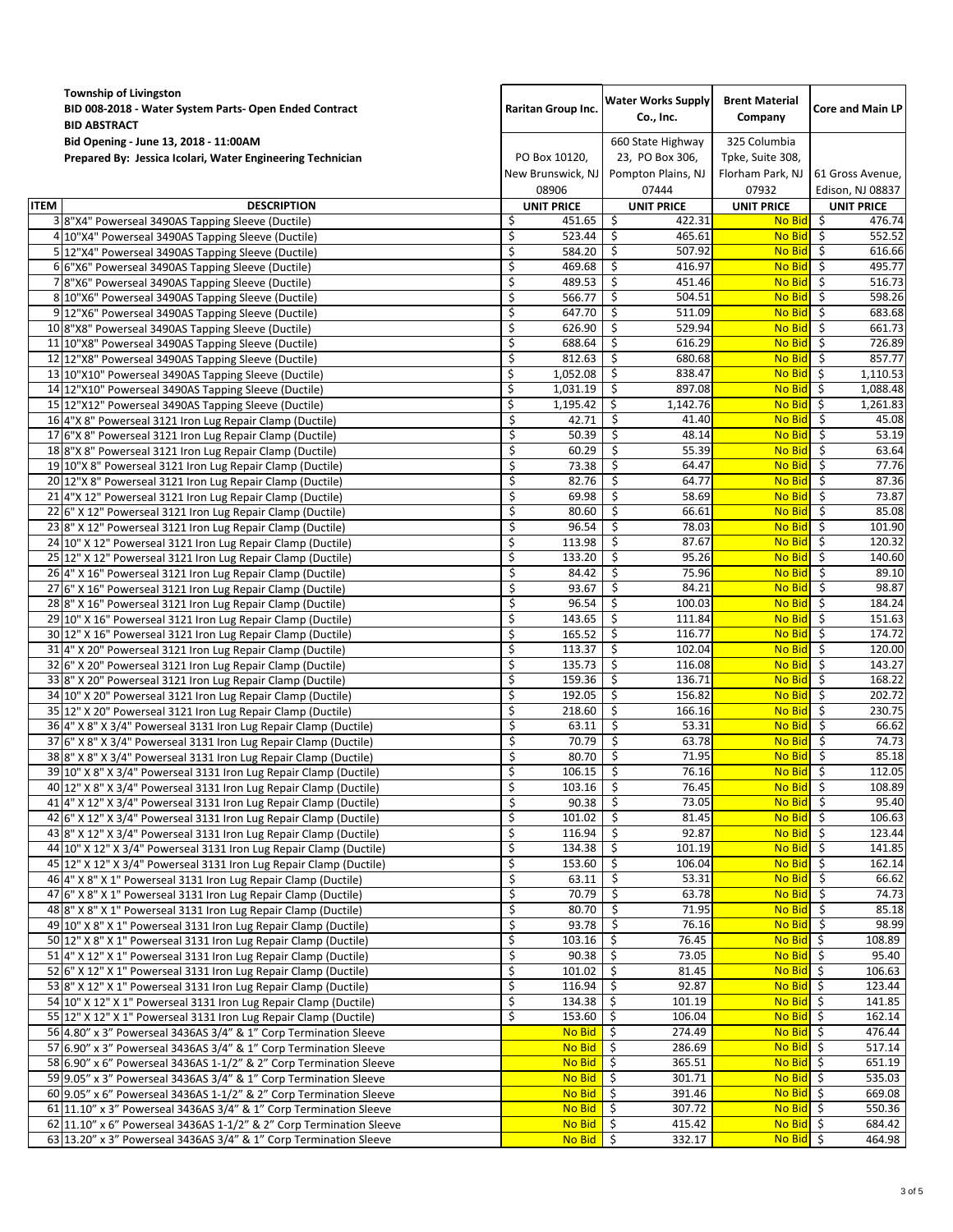|             | <b>Township of Livingston</b><br>BID 008-2018 - Water System Parts- Open Ended Contract<br><b>BID ABSTRACT</b>                                                 | <b>Raritan Group Inc.</b>                   |                     | <b>Water Works Supply</b><br>Co., Inc.                              |                          | <b>Brent Material</b><br>Company                              | <b>Core and Main LP</b> |                                      |  |
|-------------|----------------------------------------------------------------------------------------------------------------------------------------------------------------|---------------------------------------------|---------------------|---------------------------------------------------------------------|--------------------------|---------------------------------------------------------------|-------------------------|--------------------------------------|--|
|             | Bid Opening - June 13, 2018 - 11:00AM<br>Prepared By: Jessica Icolari, Water Engineering Technician                                                            | PO Box 10120,<br>New Brunswick, NJ<br>08906 |                     | 660 State Highway<br>23, PO Box 306,<br>Pompton Plains, NJ<br>07444 |                          | 325 Columbia<br>Tpke, Suite 308,<br>Florham Park, NJ<br>07932 |                         | 61 Gross Avenue,<br>Edison, NJ 08837 |  |
| <b>ITEM</b> | <b>DESCRIPTION</b>                                                                                                                                             |                                             | <b>UNIT PRICE</b>   |                                                                     | <b>UNIT PRICE</b>        | <b>UNIT PRICE</b>                                             |                         | <b>UNIT PRICE</b>                    |  |
|             | 64 13.20" x 6" Powerseal 3436AS 1-1/2" & 2" Corp Termination Sleeve                                                                                            |                                             | No Bid              | -\$                                                                 | 415.42                   | <b>No Bid</b>                                                 | -\$                     | 710.15                               |  |
|             | 65 4" Hymax Couplings (4.25-5.63 OD)                                                                                                                           | \$                                          | 142.17              | \$                                                                  | 140.75                   | <b>No Bid</b>                                                 | -\$                     | 150.07                               |  |
|             | 66 6" Hymax Couplings (6.42-7.68 OD)                                                                                                                           | \$                                          | 188.29              | \$                                                                  | 208.33                   | No Bid \$                                                     |                         | 198.75                               |  |
|             | 67 8" Hymax Couplings (8.54-9.84 OD)                                                                                                                           | \$                                          | 212.57              | \$                                                                  | 235.21                   | $\overline{No}$ Bid $\overline{S}$                            |                         | 224.39                               |  |
|             | 68 10" Hymax Couplings (10.70-12.00 OD)                                                                                                                        | \$                                          | 273.47              | \$                                                                  | 262.44                   | No Bid \$                                                     |                         | 288.66                               |  |
|             | 69 12" Hymax Couplings (13.15-14.41 OD)                                                                                                                        | \$<br>\$                                    | 393.89<br>710.49    | \$                                                                  | 378.00<br>703.38         | No Bid<br>No Bid \$                                           | -\$                     | 415.77                               |  |
|             | 70 4" Hymax Swivel Joint (4.40-5.10 OD)<br>71 6" Hymax Swivel Joint (6.50-7.20 OD)                                                                             | Ś.                                          | 905.27              | \$<br>\$                                                            | 896.21                   | No Bid \$                                                     |                         | 749.96<br>955.56                     |  |
|             | 72 8" Hymax Swivel Joint (8.50-9.40 OD)                                                                                                                        | \$                                          | 1,297.36            | \$                                                                  | 1,284.39                 | No Bid \$                                                     |                         | 1,369.45                             |  |
|             | 73 4" Total Piping Solutions Quick Sleeve Joint Repair Clamp (4.45-5.10 OD)                                                                                    | \$                                          | 744.79              | \$                                                                  | 514.91                   | No Bid \$                                                     |                         | 733.39                               |  |
|             | 74 6" Total Piping Solutions Quick Sleeve Joint Repair Clamp (6.54-7.20 OD)                                                                                    | \$                                          | 863.45              | \$                                                                  | 596.96                   | $\overline{N}$ Bid $\overline{S}$                             |                         | 849.59                               |  |
|             | 75 8" Total Piping Solutions Quick Sleeve Joint Repair Clamp (8.95-9.40 OD)                                                                                    | \$                                          | 1,052.54            | \$                                                                  | 727.68                   | No Bid \$                                                     |                         | 1,029.89                             |  |
|             | 76 8" Total Piping Solutions Quick Sleeve Joint Repair Clamp (8.95-9.40 OD)                                                                                    | \$                                          | 1,052.54            | \$                                                                  | 727.68                   | <b>No Bid</b>                                                 | -\$                     | 1,029.89                             |  |
|             | Total                                                                                                                                                          | -Ś                                          | 22.030.52           | Ŝ.                                                                  | 21,949.34                | <b>No Bid</b>                                                 | -Ś                      | 28,319.40                            |  |
|             |                                                                                                                                                                |                                             | <b>Disqualified</b> |                                                                     |                          |                                                               |                         |                                      |  |
|             | <b>SECTION 5</b>                                                                                                                                               |                                             |                     |                                                                     |                          |                                                               |                         |                                      |  |
|             | 1 3/4" Mueller H15008 Corp Stop                                                                                                                                | \$                                          | 29.48               | \$                                                                  | 28.43                    | 31.00<br>\$                                                   | -\$                     | 30.25                                |  |
|             | 2 1" Mueller H15008 Corp Stop                                                                                                                                  | $\zeta$                                     | 44.65               | \$                                                                  | 43.06                    | \$<br>46.00                                                   | \$                      | 45.74                                |  |
|             | 3 1 1/2" Mueller H15013 Corp Stop                                                                                                                              | \$                                          | 130.76              | Ś.                                                                  | 126.11                   | \$<br>134.00                                                  | \$                      | 131.86                               |  |
|             | 4 2" Mueller H15013 Corp Stop                                                                                                                                  | \$                                          | 216.31              | \$                                                                  | 208.62                   | \$<br>222.00                                                  | \$.                     | 218.09                               |  |
|             | 5 3/4" Mueller H15209 Curb Stop<br>6 1" Mueller H15209 Curb Stop                                                                                               | \$<br>\$                                    | 60.35<br>99.74      | \$<br>\$                                                            | 58.20<br>96.19           | \$<br>62.00<br>\$<br>99.00                                    | -\$<br>\$               | 61.24<br>92.07                       |  |
|             | 7 1 1/2" Mueller H15209 Curb Stop                                                                                                                              | \$                                          | 209.72              | \$                                                                  | 202.26                   | \$<br>217.00                                                  | \$                      | 220.32                               |  |
|             | 8 2" Mueller H15209 Curb Stop                                                                                                                                  | \$                                          | 310.45              | \$                                                                  | 299.41                   | \$<br>320.00                                                  | \$.                     | 309.72                               |  |
|             | 9 3/4" Mueller H15403 Union                                                                                                                                    | \$                                          | 16.47               | \$                                                                  | 15.88                    | \$<br>17.00                                                   | -\$                     | 16.89                                |  |
|             | 10 1" Mueller H15403 Union                                                                                                                                     | \$                                          | 17.97               | \$                                                                  | 17.33                    | \$<br>19.00                                                   | \$                      | 19.32                                |  |
|             | 11 1 1/2" H154303 Union                                                                                                                                        | \$                                          | 63.35               | \$                                                                  | 61.10                    | \$<br>65.00                                                   | \$                      | 64.64                                |  |
|             | 12 2" Mueller H15403 Union                                                                                                                                     | \$                                          | 85.56               | \$                                                                  | 82.52                    | \$<br>90.00                                                   | \$                      | 87.24                                |  |
|             | 13 3/4" Mueller H15428 Male Adapter                                                                                                                            | \$                                          | 13.50               | \$                                                                  | 13.02                    | \$<br>13.75                                                   | \$                      | 13.86                                |  |
|             | 14 1" Mueller H15428 Male Adapter                                                                                                                              | \$                                          | 15.95               | \$<br>Ś.                                                            | 15.38                    | \$<br>16.50                                                   | -\$                     | 16.43                                |  |
|             | 15 11/2" Mueller H15428 Male Adapter<br>16 2" Mueller H15428 Male Adapter                                                                                      | \$<br>\$                                    | 44.10<br>64.26      | \$                                                                  | 42.53<br>61.97           | \$<br>45.50<br>\$<br>66.00                                    | \$<br>\$                | 44.98<br>65.55                       |  |
|             | 17 3/4" Mueller H15451 Female Adapter                                                                                                                          | \$                                          | 14.47               | \$                                                                  | 13.95                    | \$<br>14.60                                                   | \$                      | 14.58                                |  |
|             | 18 1" Mueller H15451 Female Adapter                                                                                                                            | \$                                          | 20.69               | \$                                                                  | 19.95                    | 21.00<br>\$                                                   | \$                      | 19.80                                |  |
|             | 19 1 1/2" Mueller H15451 Female Adapter                                                                                                                        | \$                                          | 56.39               | \$                                                                  | 54.39                    | \$<br>57.00                                                   | -\$                     | 57.54                                |  |
|             | 20 2" Mueller H15451 Female Adapter                                                                                                                            | \$                                          | 67.20               | \$                                                                  | 64.81                    | \$<br>68.00                                                   | -\$                     | 65.24                                |  |
|             | 21 3/4" Mueller H15526 Compression Quarter Bend                                                                                                                | \$                                          | 20.25               | \$                                                                  | 19.52                    | \$<br>21.00                                                   | -\$                     | 21.83                                |  |
|             | 22 1" Mueller H15526 Compression Quarter Bend                                                                                                                  | \$                                          | $25.99$ \$          |                                                                     | $25.07$ \$               | 26.50%                                                        |                         | 28.03                                |  |
|             | 23 1 1/2" Mueller H15526 Compression Quarter Bend                                                                                                              | \$                                          | 88.27               | \$                                                                  | $85.13$ \$               | 90.00 \$                                                      |                         | 90.00                                |  |
|             | 24 2" Mueller H15526 Compression Quarter Bend                                                                                                                  | \$                                          | 178.57              | \$                                                                  | $172.22$ \$              | 183.00 \$                                                     |                         | 182.09                               |  |
|             | 25 3/4" Mueller H-15528 Compression Eighth Bend                                                                                                                | \$<br>\$                                    | 37.24<br>44.73      | \$<br>\$                                                            | $35.91$ \$<br>$43.14$ \$ | 38.00 \$<br>45.50 \$                                          |                         | 23.20<br>40.27                       |  |
|             | 26 1" Mueller H-15528 Compression Eighth Bend<br>27 3/4" X 3/4" Mueller H15381N Service Tee                                                                    | \$                                          | 37.87               | \$                                                                  | $36.52 \div$             | 39.00 \$                                                      |                         | 40.86                                |  |
|             | 28 3/4" X 1" Mueller H15381N Service Tee                                                                                                                       | \$                                          | 40.37               | \$                                                                  | $38.93$ \$               | $41.00\%$                                                     |                         | 44.90                                |  |
|             | 29 3/4" X 1-1/2" Mueller H15381N Service Tee                                                                                                                   | \$                                          | 88.18               | \$                                                                  | $85.05$ \$               | 90.00                                                         |                         | No Bid                               |  |
|             | 30 3/4" X 2" Mueller H15381N Service Tee                                                                                                                       | \$                                          | 230.10              | \$                                                                  | 221.92 \$                | 237.00                                                        |                         | No Bid                               |  |
|             | 31 1" X 1-1/2" Mueller H15381N Service Tee                                                                                                                     | \$                                          | 88.18               | \$                                                                  | $85.05$ \$               | 90.00                                                         |                         | No Bid                               |  |
|             | 32 1" X 2" Mueller H15381N Service Tee                                                                                                                         | \$                                          | 230.10              | \$.                                                                 | $221.92$ \$              | 240.00                                                        |                         | No Bid                               |  |
|             | 33 1-1/2" X 2" Mueller H15381N Service Tee                                                                                                                     |                                             | No Bid              |                                                                     | Not Made by Mueller \$   | 280.00                                                        |                         | No Bid                               |  |
|             | <b>Total</b>                                                                                                                                                   | S.                                          | $2,691.22$ \$       |                                                                     | $2,595.49$ \$            | $3,045.35$ \$                                                 |                         | 2,066.54                             |  |
|             |                                                                                                                                                                |                                             |                     |                                                                     |                          |                                                               |                         | <b>Disqualified</b>                  |  |
|             | <b>SECTION 6</b>                                                                                                                                               |                                             |                     |                                                                     |                          |                                                               |                         |                                      |  |
|             | 1 4' Bingham & Taylor Series 300 Adjustable 3" Plastic and Cast Iron Curb Box                                                                                  | \$<br>\$                                    | 32.67<br>34.79      | \$,<br>\$                                                           | $30.63$ \$<br>34.79 \$   | $47.00$ \$<br>$55.00 \mid \xi$                                |                         | 28.83<br>30.70                       |  |
|             | 2 5' Bingham & Taylor Series 300 Adjustable 3" Plastic and Cast Iron Curb Box<br>3 6' Bingham & Taylor Series 300 Adjustable 3" Plastic and Cast Iron Curb Box | \$                                          | 35.86               | \$                                                                  | $36.11 \pm$              | 69.00 \$                                                      |                         | 31.64                                |  |
|             | 4 New Style Buffalo Box Repair Lid                                                                                                                             | \$                                          | 12.84               | \$                                                                  | $11.35$ \$               | $25.00 \mid \xi$                                              |                         | 9.00                                 |  |
|             | 5 Old Style Buffalo Box Repair Lid                                                                                                                             | \$                                          | 12.84               | \$                                                                  | $11.35$ \$               | $25.00\frac{1}{2}$                                            |                         | 9.00                                 |  |
|             | 6 Mueller A802 Repair Lid for Mueller Extension Type Curb Box                                                                                                  | \$                                          | 7.18                | \$                                                                  | $6.35$ \$                | 14.00                                                         |                         | <b>No Bid</b>                        |  |
|             | 7 4' Mueller H10322 Curb Box Key                                                                                                                               | \$                                          | 33.96               | \$                                                                  | $29.96 \&$               | $35.00 \mid \xi$                                              |                         | 46.06                                |  |
|             | 8 6' Mueller H10322 Curb Box Key                                                                                                                               | \$                                          | 39.92               | \$                                                                  | $35.22 \div$             | $40.00\frac{1}{5}$                                            |                         | 34.19                                |  |
|             | 9 4' Shut-off Rod                                                                                                                                              | \$                                          | 51.34               | \$                                                                  | 45.29 \$                 | 48.00                                                         |                         | No Bid                               |  |